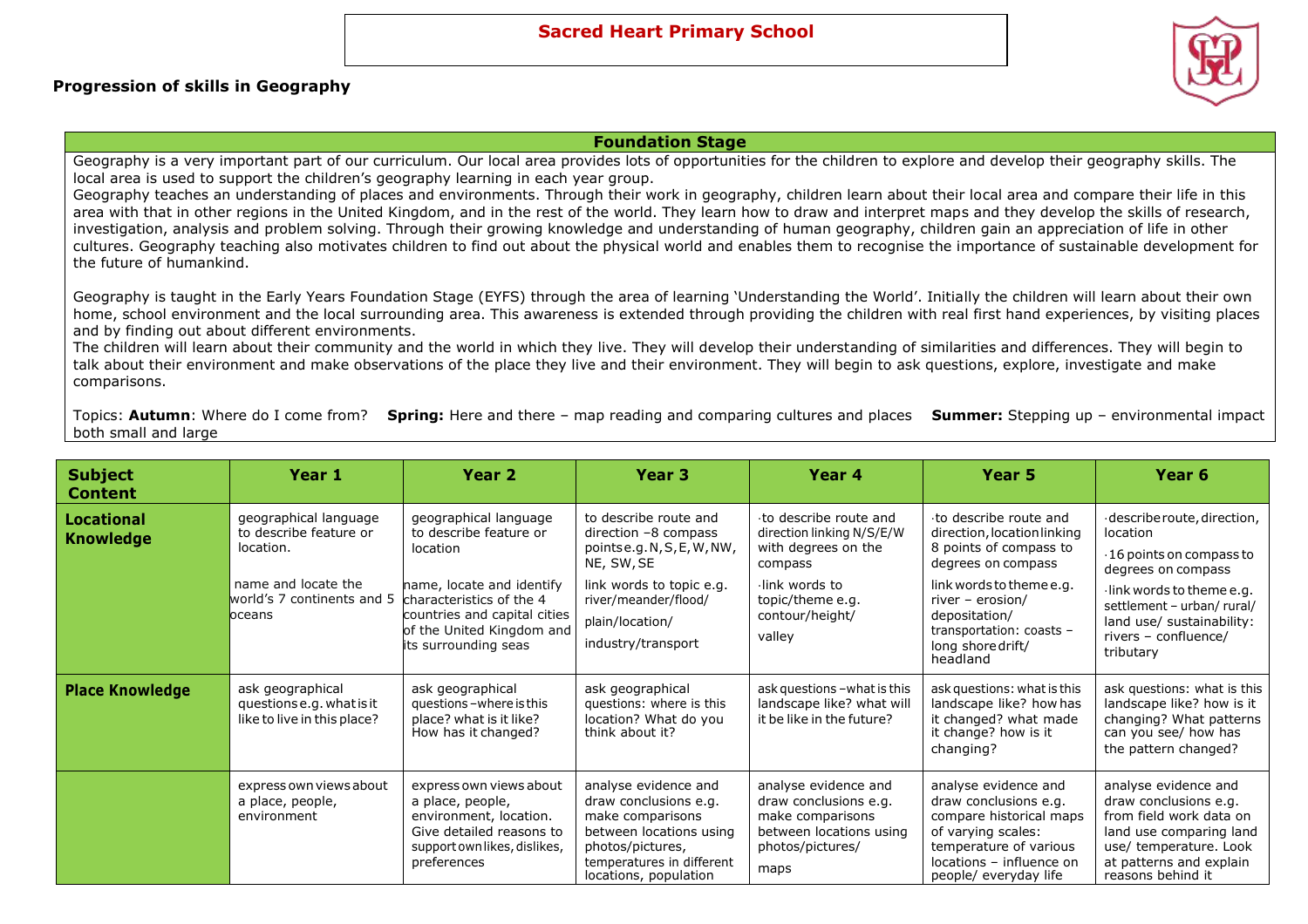| recognise how places<br>have become the way<br>they are e.g. shops<br>(patterns and processes) | recognise how places<br>have become the way<br>they are e.g. shops<br>(patterns and processes) | identify and explain<br>different views of people<br>including themselves e.g.<br>views of different sections<br>of community when<br>developing holiday<br>resort/new housing estate<br>hold geographical issues<br>through drama role play<br>e.g. recycling | identify and explain<br>different views of people<br>including themselves                                                            | identify and explain<br>different views of people<br>including themselves<br>design and use<br>questionnaires to obtain<br>views of community on<br>subject | identify and explain<br>different views of people<br>including themselves<br>give increased detailof<br>views, justification -<br>detailed reasons<br>influencing views |
|------------------------------------------------------------------------------------------------|------------------------------------------------------------------------------------------------|----------------------------------------------------------------------------------------------------------------------------------------------------------------------------------------------------------------------------------------------------------------|--------------------------------------------------------------------------------------------------------------------------------------|-------------------------------------------------------------------------------------------------------------------------------------------------------------|-------------------------------------------------------------------------------------------------------------------------------------------------------------------------|
| observe and record e.g.<br>identify buildings on a<br>street - memory maps                     | observe and record in<br>different ways eg.<br>sketches, diagrams, ICT                         | collect and record<br>evidence: construct<br>questionnaire, use field<br>sketch, sketch, brainstorm<br>words about a place,<br>sketch maps (e-learning,<br>atlases)                                                                                            | collect and record<br>evidence: show<br>questionnaire results in<br>simple chart, colour<br>coded maps which<br>demonstrate patterns | collect and record<br>evidence.<br>conduct a land use<br>survey<br>categorise codes                                                                         | collect and record<br>evidence<br>record measurement of<br>river width/ depth/<br>velocity                                                                              |